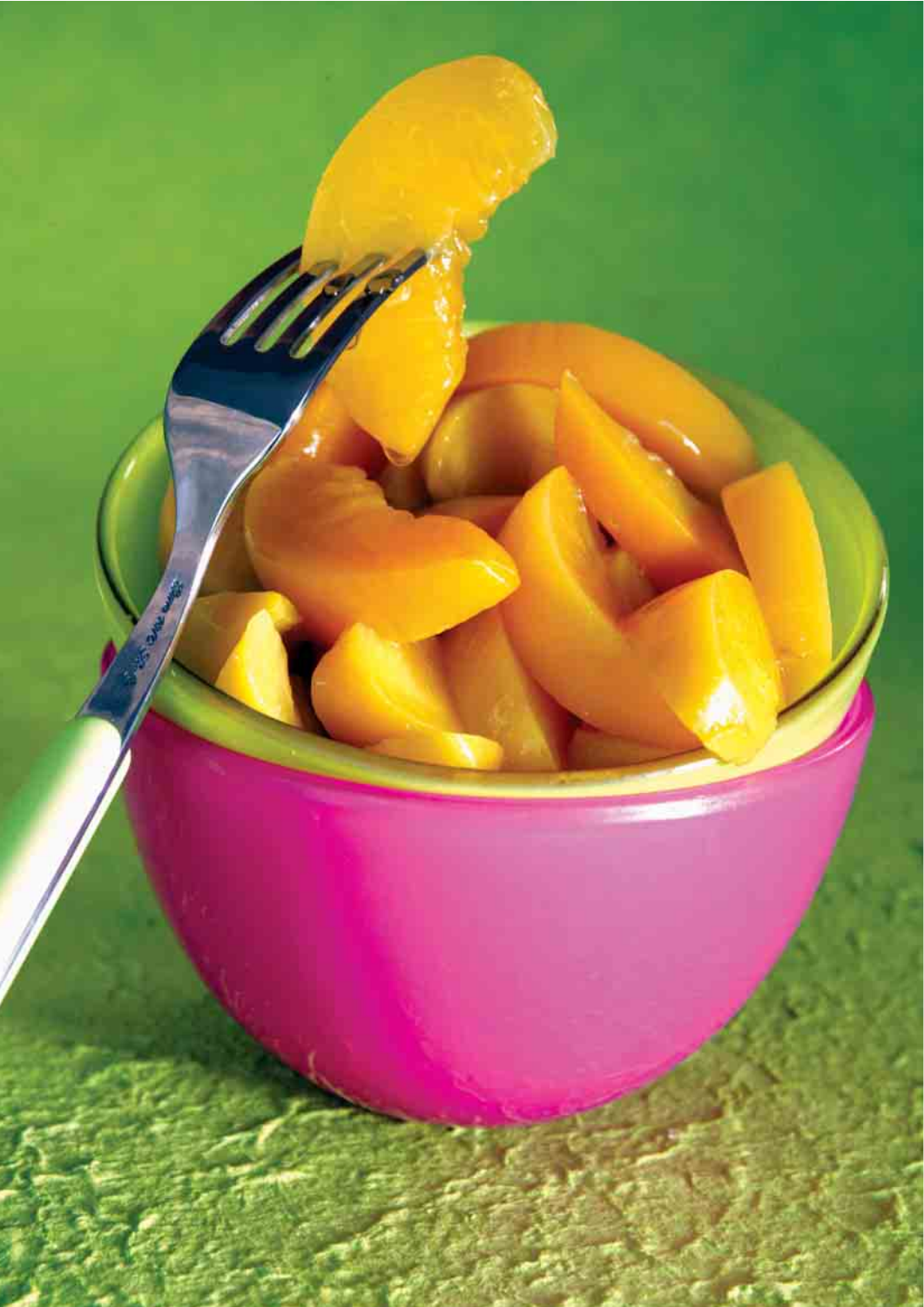Nothing conveys the seduction of a hot, Greek summer more than a ripe, succulent Greek peach. The fruit has been endemic to the Mediterranean since time immemorial; ancient scribes waxed poetic about it. To this day, a juicy, plump Greek peach—always seasonal, always delicious—is one of the great pleasures of a Greek summer.



*By Orestes Davias Photography: Vassilis Stenos Food styling: Dawn Brown*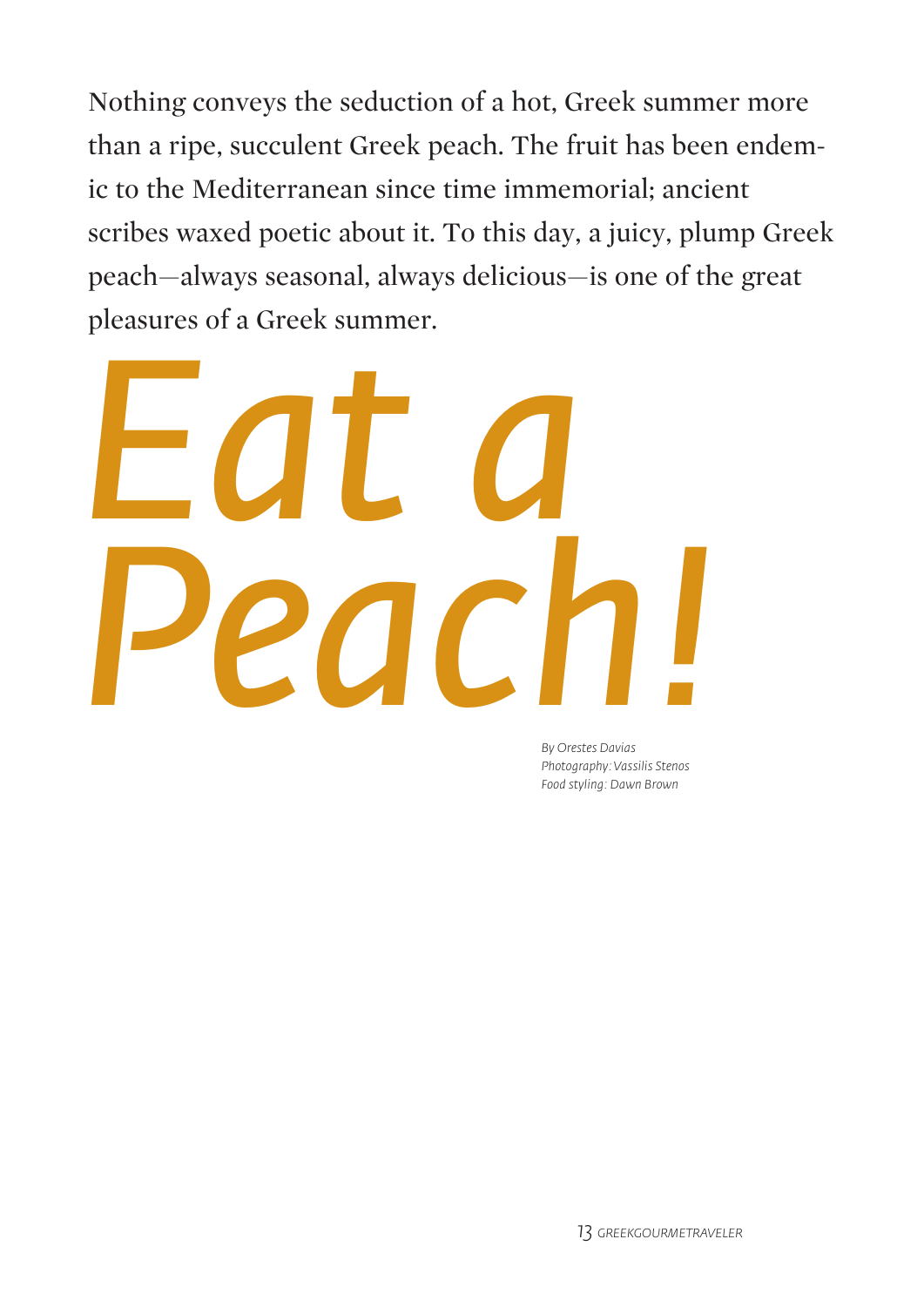It's been proven on more than one occasion that the names chosen by botanists to christen plants aren't always accurate. A case in point is the peach, whose scientific name, Prunus persica, implies that the fruit arrived from Persia.

As often happens, the fruit's scientific name, meant to corroborate information declared by naturalists of the long lost past, really just perpetuates a fallacy. In the case of the peach, Pliny the Elder mistakenly pointed to Persia as the peach's original home. In fact, later scientific evidence points to the valleys of western China as the

*The many faces of a Greek peach: Delicious canned and spooned over Greek yogurt; excellent in baking; perfect for a composte flavored with cinnamon and cloves.*

peach's indigenous home, where it has been cultivated for at least 5,000 years.

Pliny perhaps was misguided by the fact that the peach did, indeed, flourish grandly in the Persia of his time, so much so that the armies of Alexander the Great brought the fruit back with them from their campaigns. It spread quickly and easily throughout Greece. Pliny keenly documents the early trials and tribulations of peach cultivation, namely that it failed miserably to flourish both on Rhodes and in Egypt. In both places it is simply too hot; the peach tree

requires a few weeks of cold weather each winter in order to bloom abundantly. It cannot withstand extremes, of cold or heat, and prolonged frost causes damage.

Although peaches have flourished in many parts of Greece for millennia, one area in particular is especially suited to their production the northern Greek region of Macedonia, with its temperate summers, avid rainfall, and cool, but not icy cold, winters. The areas of Pella, Edessa and Pieria in central Macedonia are especially wellknown for the quality of their





*14 GREEKGOURMETRAVELER*

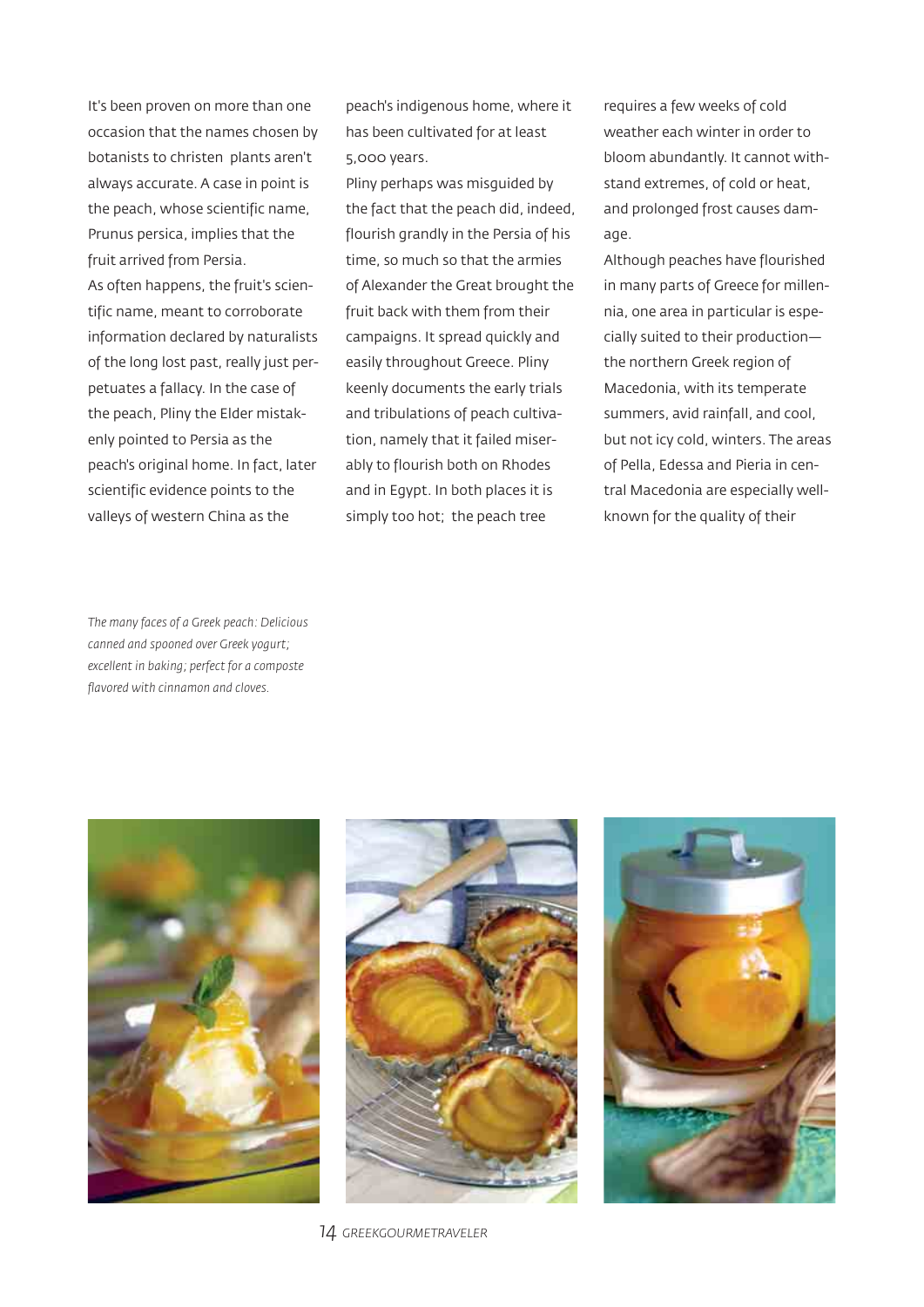peaches. Each spring, when the trees flower, their pink and white blossoms blanket the large stretch of plain. By June, the first harvest

of Greek peaches begins to arrive in the market. The fruit ripens slowly but the harvest lasts all the way through September, the fruit nourished by the hot Greek summer sun. Greek peaches are an experience—plump, juicy, fleshy, and highly aromatic. They are a favorite

From the 1950s onwards, peaches have been one of the agricultural mainstays in the area, cultivated systematically in Northern Greece. Nectarines arrived later and gained commercial importance among growers from the 1970s onwards. Most of the peaches grown commercially in Greece are yellow-fleshed, although

there are a few whitefleshed varieties cultivated, too. In order of commercial importance, the main tablefruit varieties cultivated in Greece are: Red Haven, Spring Crest, Spring Lady, June Gold, Flavor Crest, Maria Bianca, Sun Cloud, Sun Crest, May Crest, J. H. Hale, Fayette, and Flaminia. Other varieties, such as Early May Crest, Spring Belle, Royal Glory, and O'Henry are also cultivated. Among nectarine varieties, the most commercially important cultivated in Greece are: Stark Red Gold, Caltesse 2000, May Grand, Spring Red, Fantasia, Venus, Sun Free, Aurelio Grand, Fire Bright, Adriana, Early Gem, Tasty Free, and Silver King.

Peaches are the third most commercially important fruit export from Greece. The main variety exported is the Red Haven. The most important markets for fresh Greek peaches are Holland, England, Poland, Russia, Belarus, the Czech Republic, the Ukraine, Bulgaria, Italy, Albania, Moldavia, FYROM, Slovakia and Lithuania.







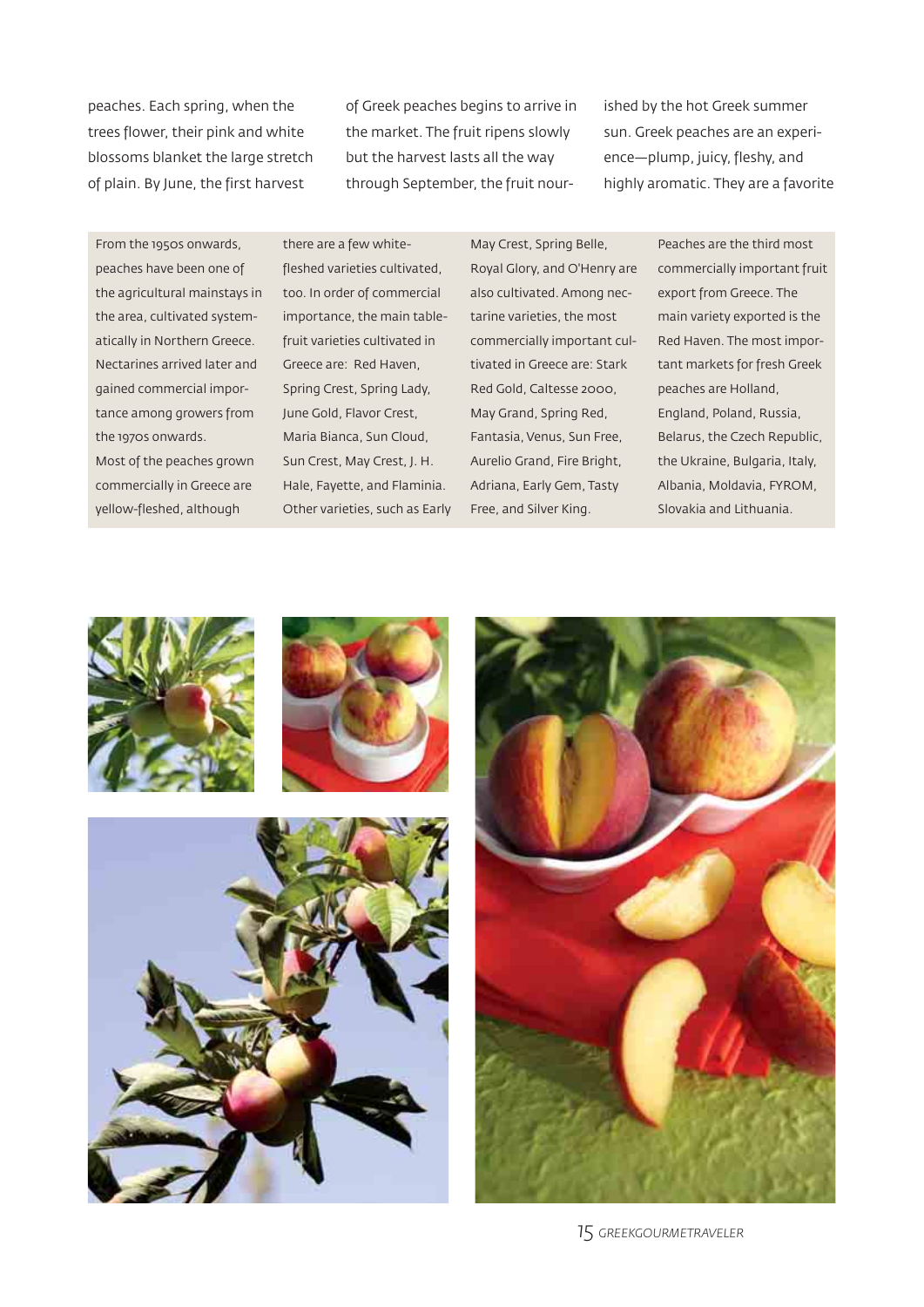fruit among the throngs of tourists used to the peaches from northern countries, which crunch like a cucumber when you bite into them and have little or no taste. Greek peaches spill their perfumed juices into your mouth with the first bite, and their aroma fills whole rooms. It's not a coincidence that in Greek art and poetry, the peach, with its soft, downy skin and its firm but succulent flesh, has long been a symbol of joyous love. There is, of course, a peach varietiy that doesn't have a downy skin—the nectarine, which takes its name from the Greek word nectar, the elixir of immortality imbibed by the gods. Nectarines are one of the most misunderstood fruits. Many people think they are a hybrid, either between peaches and prunes

or peaches and apricots, when, in fact, they are just another species of peach, *Prunus persica var. nucipersica*, which emerged naturally several centuries ago in the Mediterranean, most likely in Italy. Even today, some peach trees occasionally bear nectarines, and some nectarine trees occasionally produce peaches. There are hundreds of peach varieties worldwide; in Greece about 20 are cultivated, approximately 10 of which are commercially important. Peaches can be broken down as yellow-fleshed and whitefleshed, that latter of which has an aroma and flavor so intense they are among the most sought-after fruits of the Greek summer. Peaches are also divided according to their pips, which are either freestone and clingstone. Freestone peaches are most valued by the formidable Greek peach canning industry because of the facility with which they can be halved and processed.

No matter the variety, peaches are relatively fragile fruits that require care and caution when handling, packing, and shipping. Even a matter as seemingly simple as refrigeration becomes decidedly more complicated in the case of the peach. The fruit absorbs ambient odors easily and reacts to changes in temperature, so if improperly stored its own aroma will be compromised, together with its juicy texture. Greek peach processors are highly experienced at treating their treasured fruit properly. Greek peaches

have a revered place on the international market, both as a fresh and processed mainly canned fruit. The speed with which the fruit is transported from groves to processing plants ensures that it is canned at peak freshness; harvesting techniques and equipment, as well as processing technology, are state of the art. Greek processed peaches come in many forms: frozen; as juice; halved, quartered, or diced in syrup; sliced as a fruit composte; as an ingredient for the frozen dessert sector, namely in ice creams and sorbets.

Peaches were once thought to bestow youth and beauty on those who savored them. While it would be hard to verify that scientifically, it's not at all hard to wax poetic about the fleshy truth of a good Greek peach: Full of vitamins and minerals, succulent and perfumed, whether fresh or canned, Greek peaches are among the most delicious fruits in the Mediterranean.

| <b>VITAL STATISTICS</b> |                                                                 |
|-------------------------|-----------------------------------------------------------------|
| 437,524                 | number of square meters devoted to peach and nectarine cultiva- |
|                         | tion in Greece                                                  |
| 769,000                 | tons of peaches and nectarines produced in 2005                 |
| 32                      | percentage consumed fresh                                       |
| 48                      | percentage processed                                            |
| 103,000                 | number of tons exported in 2005                                 |
| 28,000                  | number of tons consumed in 2005 by Russia, the foreign country  |
|                         | with largest consumption of Greek peaches                       |

*Orestes Davias is a biologist who loves to cook, eat, and write about all sorts of plants.*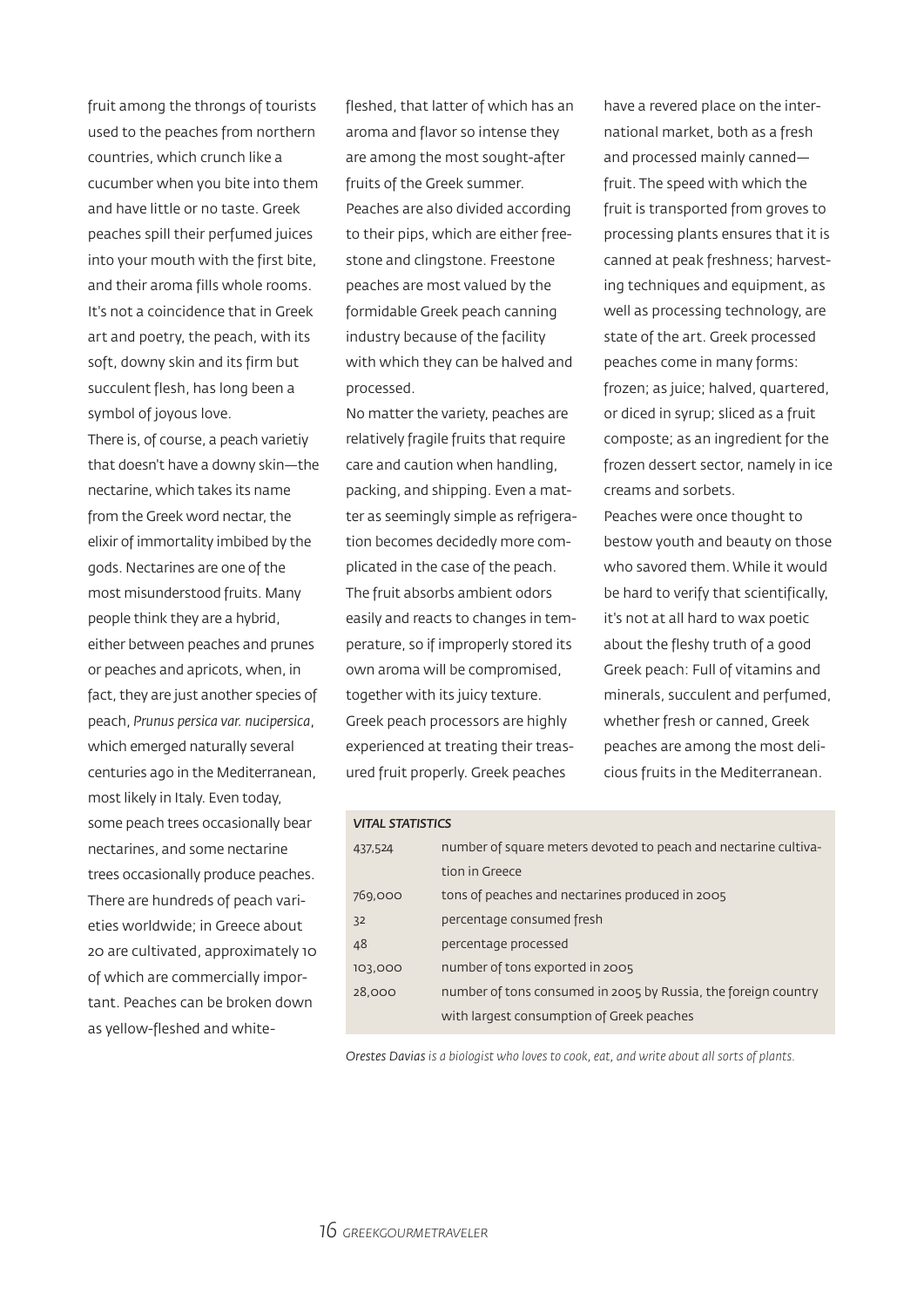## Greek Peaches with Rhodes Muscat and Myzithra Cheese



## *For 4 servings*

*200 gr. (1/2 lb.) lightly salted, fresh soft myzithra, anthotyro or other soft whey cheese 1 tsp. sugar 2-3 Tbsp. mixed chopped mint and lemon verbena Pinch of nutmeg 2 large peaches, peeled and sliced 2 Tbsp. butter 4 peppercorns 2 cinnamon sticks 1 cup sweet Rhodes muscat 2 tsp. Greek honey*

*1. Mash the cheese together with the sugar, herbs, and nutmeg. Place on a double sheet of plastic wrap and shape into a small log or cylinder. Twist closed and refrigerate for two hours to firm.*

*2. Sauté the peach slices in the butter. Add the pepper and cinnamon sticks. Stir gently. Add the wine and honey. Simmer until the pan juices are thick and syrupy.*

*To serve: Cut the cheese into rounds, plate, and top with the syrup-poached peaches.*

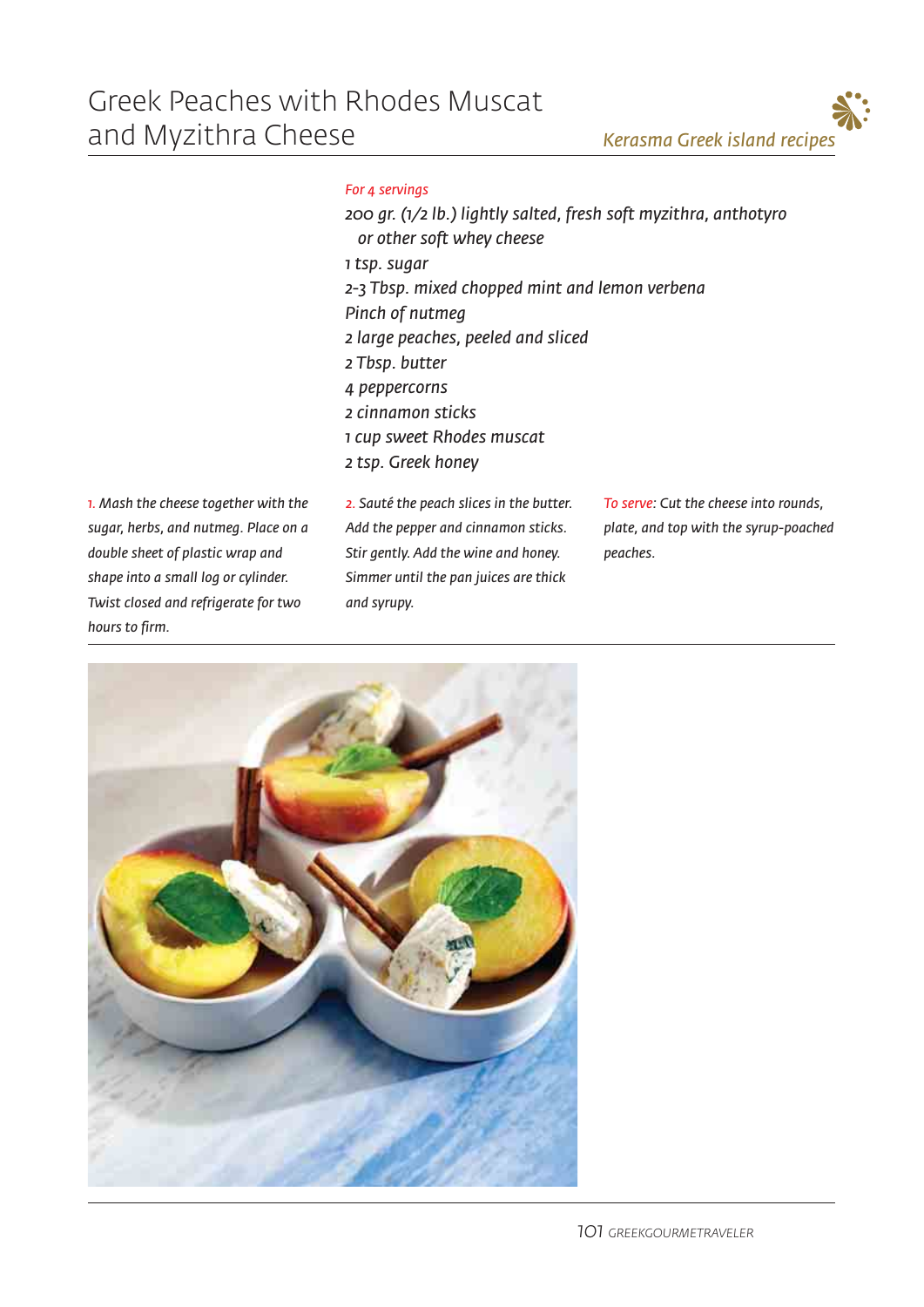## *For about 1 ½-2 kilos (3-4 lbs.) jam*

*15 medium-sized fresh Greek peaches 6 small thin-skinned oranges 1,250 gr. (2 pounds and 11 oz.) sugar 400 ml. water*



*1. Peel the peaches and cut them into small pieces. Grate the zest off the oranges. Peel the oranges and cut them into small pieces, removing any existing pips.*

*2. Mix the sugar, water, peaches, oranges and grated rind in a saucepan and simmer for about 40 minutes until thickened. Remove and place immediately into sterilized jars. 3. Place the jars in a pot with enough water to come half way up. The lids should be loosely screwed on. Bring to a simmer; boil for 5 minutes, remove, close the lids tightly and turn the jars upside down. Let cool and store in a cool, dry place.*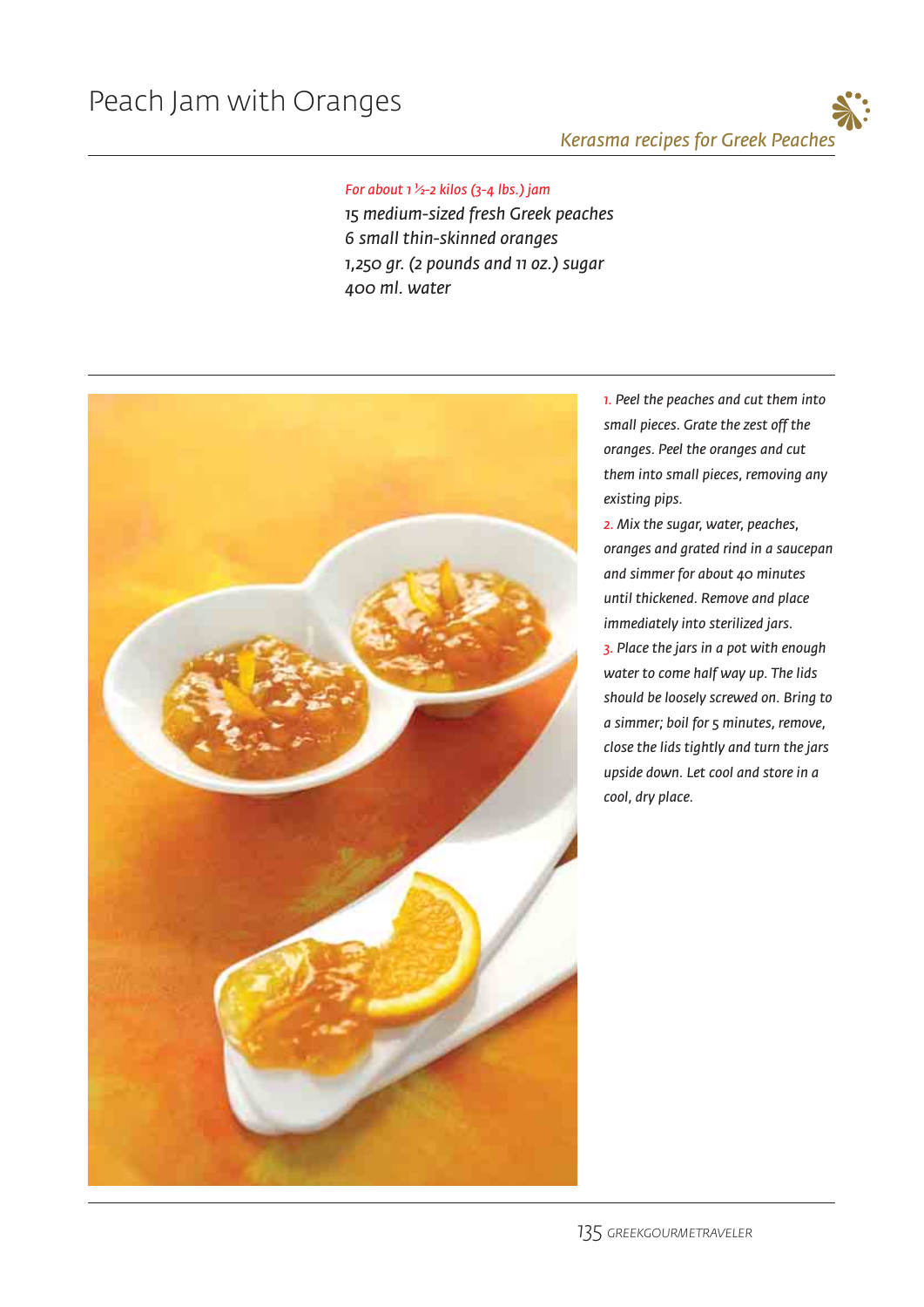*160 gr. (5.5 oz.) unsalted butter 160 gr. (5.5 oz.) sugar 3 large eggs 200 gr. (6.5 oz.) flour 3 - 4 hard, fresh Greek peaches Sugar for sprinkling 3 - 4 drops of mastic oil*

*1. Preheat the oven to 180°C (350F). 2. Beat the butter and sugar with an electric mixer until light and creamy. Add the eggs one at a time, beating after each addition. Add the mastic oil. 3. Fold in the flour.*

*4. Butter and flour a 23-cm- (9-inch) round pie pan. Press the dough into the pan.*

*5. Wash and rub dry the peaches, cut into halves to take out the pip and then cut into thin slices. Distribute*

*evenly over the dough.*

*6. Bake in the preheated oven for about 30 minutes, sprinkle with crystal sugar and bake for another 10 - 15 minutes. Let cool and serve, either warm or at room temperature.*